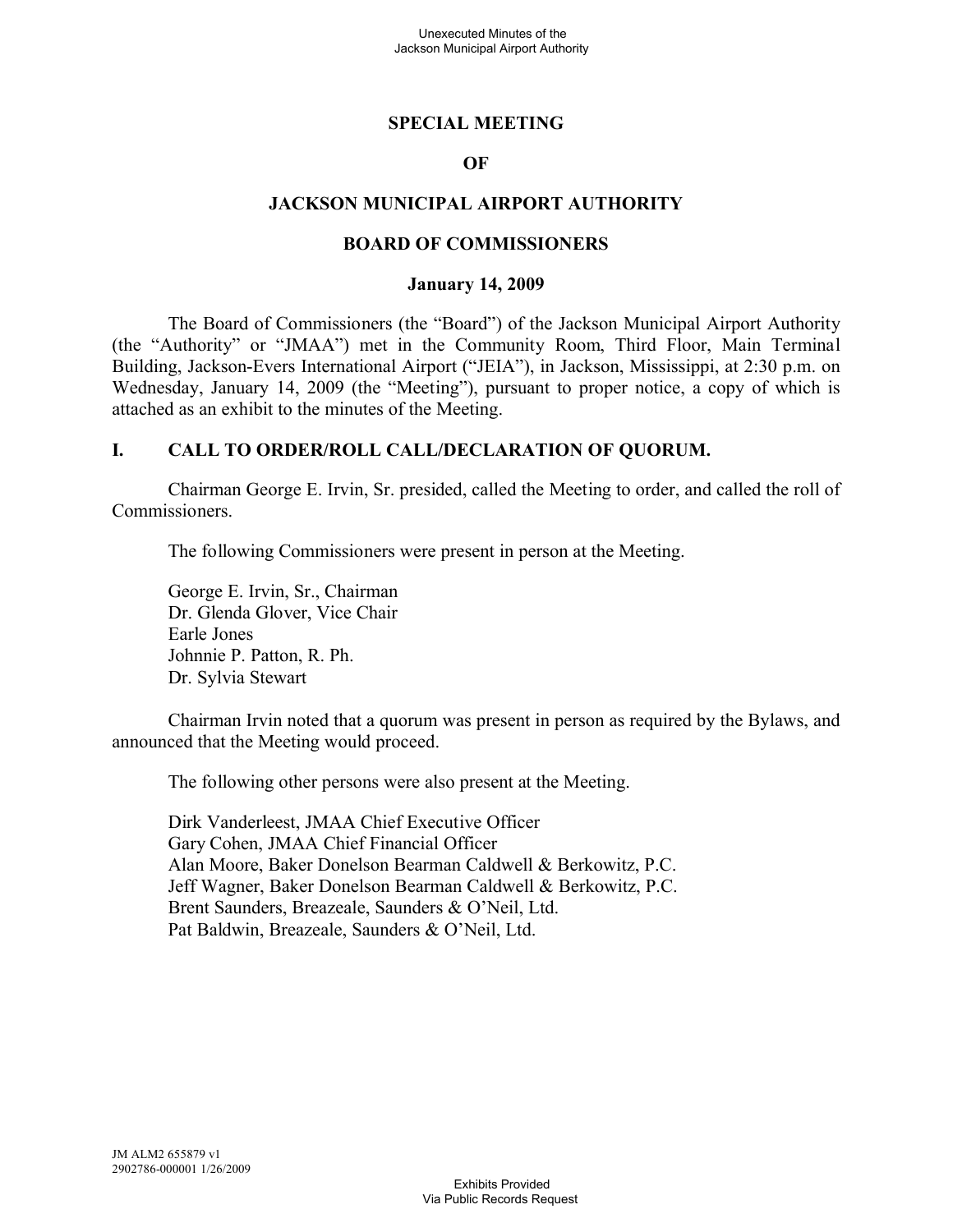### **II. APPROVAL AND EXECUTION OF MINUTES.**

#### **A. Administration Committee Meeting, December 17, 2008.**

#### **B. Special Meeting of the Board of Commissioners, December 17, 2008: Open Session and Executive Session.**

The Board considered the minutes of the Administration Committee Meeting on December 17, 2008, and the Open Session and Executive Session of the Special Meeting of the Board on December 17, 2008.

After discussion, upon motion duly made by Commissioner Jones, seconded by Commissioner Patton, and unanimously approved by the affirmative votes of all Commissioners present (Commissioner Glover not being present at this time), the minutes were approved as presented and directed to be filed in the appropriate minute book and records of the Authority.

### **III. PUBLIC COMMENTS.**

None.

### **IV. DISCUSSION AND ACTION ITEMS.**

Chairman Irvin recommended and the Board agreed by consensus to reverse the order by which the Board would discuss and take action on the two matters on the agenda for the Meeting, so the matters were taken up in the order indicated below.

#### **A. Fiscal Year 2008 Audit: Accept.**

Mr. Vanderleest said that the Audited Financial Statements and Independent Auditors' Reports on Internal Accounting Controls and Compliance and Related Reports for the Fiscal Year ended September 30, 2008, and related documents (collectively, the "FY 2008 Audit") prepared by Breazeale, Saunders & O'Neil, the Authority's certified public accounting firm ("BSO"), had been distributed to and discussed with the Board at the Administration Committee Meeting on December 17, 2009 (the Administration Committee Meeting"), and at the Special Meeting of the Board on December 17, 2009 (the "Special Meeting"). At the Special Meeting, at the request of Commissioner Patton, the Board had determined to defer additional discussion and action regarding the FY 2008 Audit until this Meeting.

Mr. Vanderleest directed that the PowerPoint presentation used by Brent Saunders and Pat Baldwin of BSO during the Administration Committee Meeting and the Special Meeting, and the FY 2008 Audit, be attached as exhibits to the minutes of the Meeting.

During discussion, Commissioner Patton said she wanted to make sure that any oral recommendations made by BSO as a result of the FY 2008 Audit were put in writing. Brent Saunders of BSO confirmed that BSO would do that, although there were no material recommendations.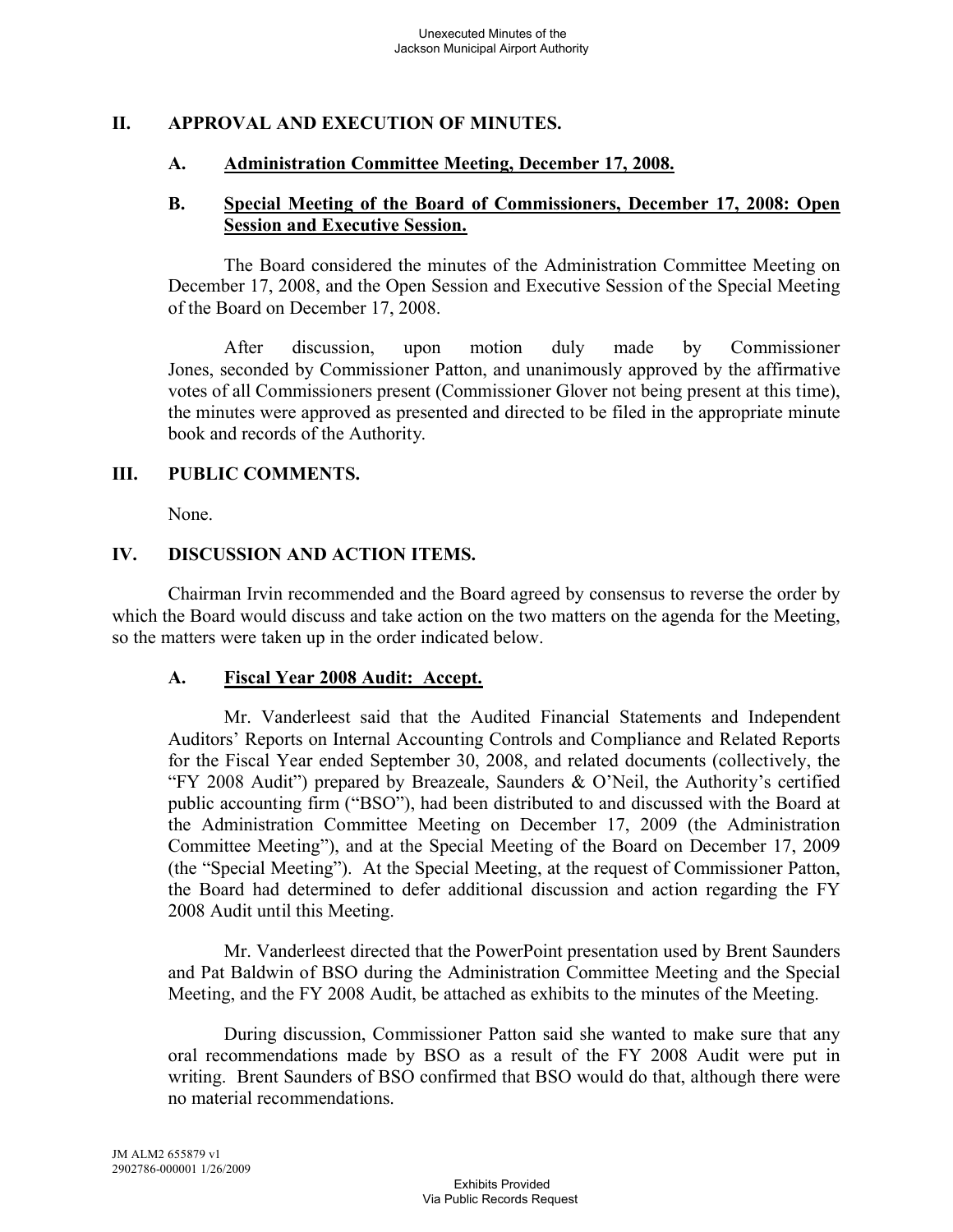After further discussion, upon motion duly made by Commissioner Stewart, seconded by Commissioner Patton, and unanimously approved by the affirmative votes of all Commissioners present (Commissioner Glover not being present at this time), the Board adopted the following resolution.

### **RESOLUTION ACCEPTING FISCAL YEAR 2008 AUDIT**

**WHEREAS**, Breazeale, Saunders & O'Neil, Ltd. (the "Auditors") have presented and discussed with the Board of Commissioners (the "Board") of the Jackson Municipal Airport Authority (the "Authority") the (i) Audited Financial Statements and Independent Auditors' Reports on Internal Accounting Controls and Compliance and Related Reports for the Fiscal Year ended September 30, 2008, and related documents (collectively, the "FY 2008 Audit"); and

**WHEREAS**, the Board has reviewed and considered the FY 2008 Audit;

**NOW, THEREFORE, BE IT RESOLVED**, the Board hereby approves and accepts the FY 2008 Audit.

[Commissioner Glover then joined the Meeting.]

## **B. Confidential Personnel Matter.**

### 1. Closed Session.

At approximately 2:50 p.m., Chairman Irvin requested that the Board enter into Closed Session for the limited purpose of considering whether to enter Executive Session for the limited purpose of discussing and taking action regarding a personnel matter, which required confidential treatment.

Upon motion duly made by Commissioner Glover, seconded by Commissioner Stewart, and unanimously approved by the affirmative votes of all Commissioners present, the Board adopted a resolution authorizing the Board to enter Closed Session for the purpose of considering whether to enter Executive Session for the limited purposes of discussing and taking action regarding a personnel matter, which required confidential treatment.

The Board requested that everyone present leave the Meeting, except for Alan Moore and Jeff Wagner.

At approximately 2:51 p.m., upon motion duly made by Commissioner Stewart, seconded by Commissioner Jones, and unanimously approved by the affirmative votes of all Commissioners present, the Board adopted a resolution authorizing the Board to enter Executive Session for the limited purpose of discussing and taking action regarding a personnel matter, which required confidential treatment.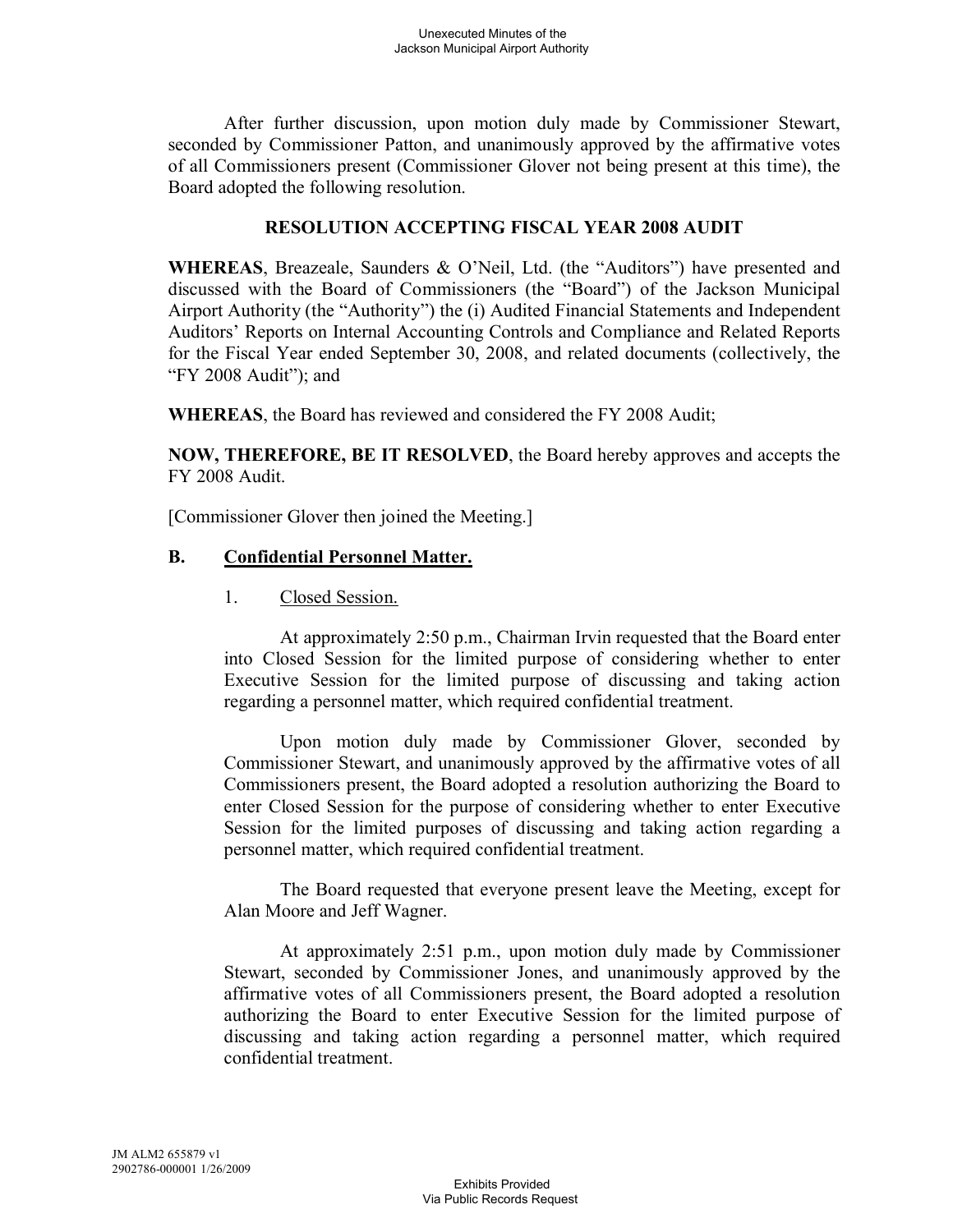The Board requested that Alan Moore and Jeff Wagner remain with the Board during the Executive Session.

#### 2. Executive Session.

At approximately 2:52 p.m., the Board met in Executive Session for the limited purpose of discussing and taking action regarding a personnel matter, which required confidential treatment.

### 3. Open Session.

At approximately 3:25 p.m., the Board reconvened the Meeting in Open Session, and Chairman Irvin invited the staff of the Authority and the general public back into the Meeting, but no one joined the Meeting.

Chairman Irvin reported that, during the Executive Session, upon motion duly made by Commissioner Stewart, seconded by Commissioner Jones, and unanimously adopted by the affirmative vote of all Commissioners present, the Board had adopted a resolution (i) directing that a review be undertaken regarding the job description, duties performed, and salary of a certain JMAA employee, and that a report thereon be provided to the Board by the March 2009 Board Work Session, if practical, and by the April 2009 Board Work Session at the latest; (ii) directing that a review be undertaken of the JMAA Disadvantaged Business Enterprise Program, including consideration of complaints and suggestions by a certain employee, and that a report thereon be provided to the Board by the March 2009 Board Work Session, if practical, and by the April 2009 Board Work Session at the latest; and (iii) directing that certain other administrative actions be taken with regard to the confidential personnel matter, all as more particularly set out in the minutes of the Executive Session of the Meeting.